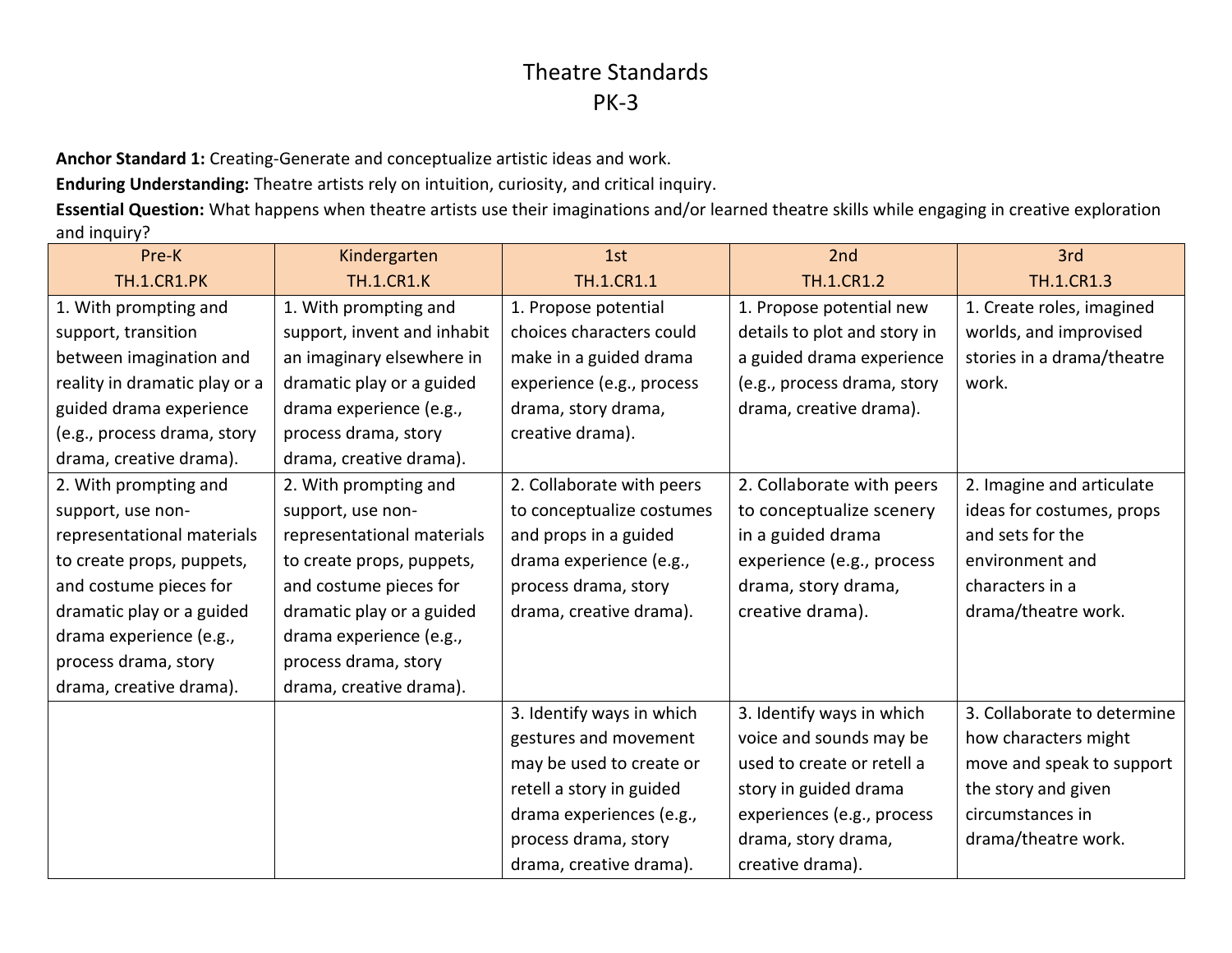**Anchor Standard 2:** Creating-Organize and develop artistic ideas and work.

**Enduring Understanding:** Theatre artists work to discover different ways of communicating meaning.

**Essential Question:** How, when, and why do theater artists' choices change?

| Pre-K                       | Kindergarten                | 1st                         | 2nd                         | 3rd                          |
|-----------------------------|-----------------------------|-----------------------------|-----------------------------|------------------------------|
| <b>TH.2.CR2.PK</b>          | <b>TH.2.CR2.K</b>           | <b>TH.2.CR2.1</b>           | <b>TH.2.CR2.2</b>           | <b>TH.2.CR2.3</b>            |
| 1. With prompting and       | 1. With prompting and       | 1. Contribute to the        | 1. Collaborate with peers   | 1. Participate in methods of |
| support, contribute         | support, interact with      | development of a            | to devise meaningful        | investigation to devise      |
| through gestures and        | peers and contribute to     | sequential plot in a guided | dialogue in a guided drama  | original ideas for a         |
| words to dramatic play or a | dramatic play or a guided   | drama experience (e.g.,     | experience (e.g., process   | drama/theatre work.          |
| guided drama experience     | drama experience (e.g.,     | process drama, story        | drama, story drama,         |                              |
| (e.g., process drama, story | process drama, story        | drama, creative drama).     | creative drama).            |                              |
| drama, creative drama).     | drama, creative drama).     |                             |                             |                              |
| 2. With prompting and       | 2. With prompting and       | 2. With prompting and       | 2. Contribute ideas and     | 2. Compare ideas with        |
| support, express original   | support, express original   | support, participate in     | make decisions as a group   | peers and make selections    |
| ideas in dramatic play or a | ideas in dramatic play or a | group decision making in a  | to advance a story in a     | that will enhance and        |
| guided drama experience     | guided drama experience     | guided drama experience     | guided drama experience     | deepen group                 |
| (e.g., process drama, story | (e.g., creative drama,      | (e.g., process drama, story | (e.g., process drama, story | drama/theatre work.          |
| drama, creative drama).     | process drama, story        | drama, creative drama).     | drama, creative drama).     |                              |
|                             | drama).                     |                             |                             |                              |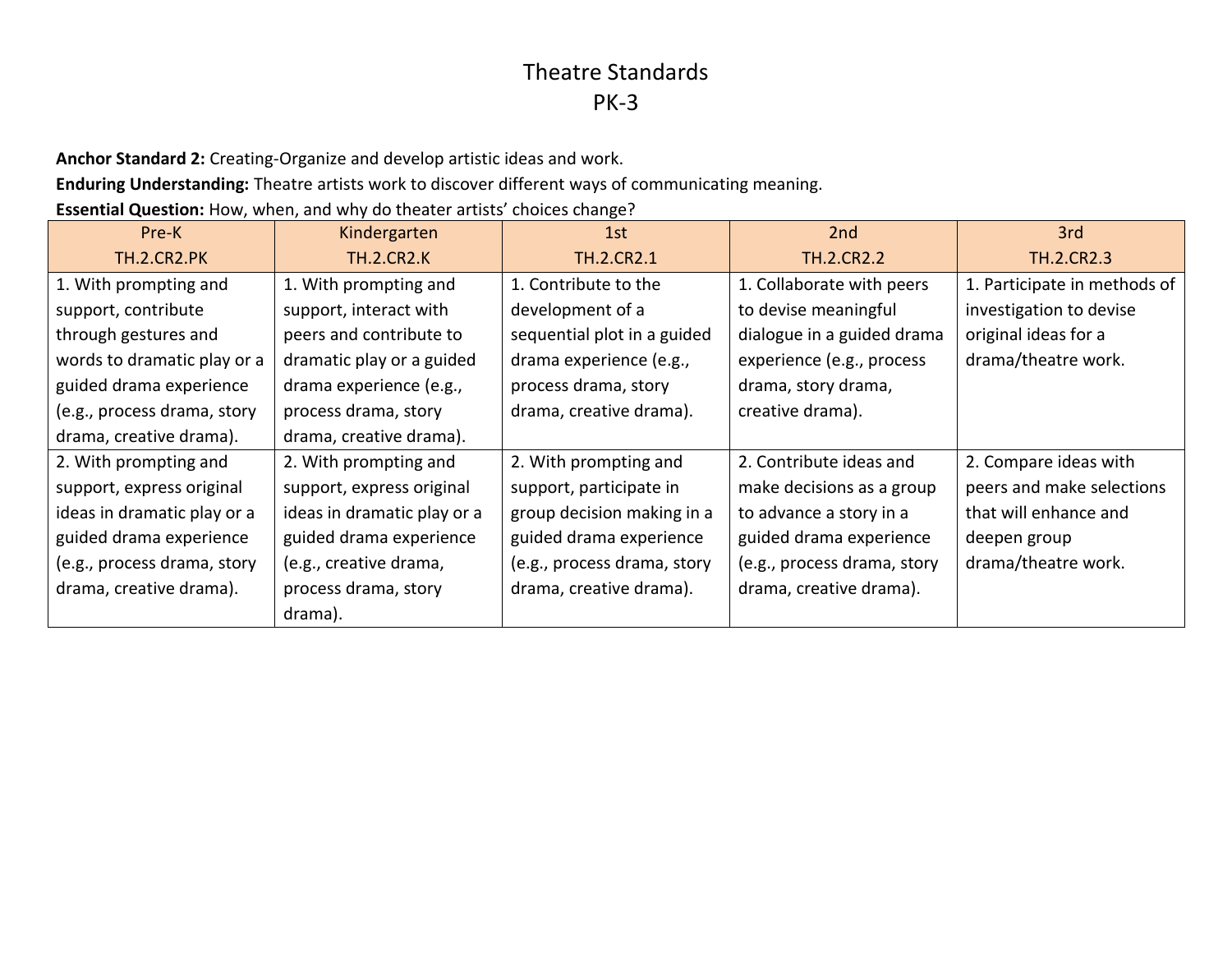**Anchor Standard 3:** Creating-Refine and complete artistic work.

**Enduring Understanding:** Theatre artists refine their work and practice their craft through rehearsal.

**Essential Question:** How do theatre artists transform and edit their initial ideas?

| Pre K                       | Kindergarten               | 1st                          | 2nd                         | 3rd                          |
|-----------------------------|----------------------------|------------------------------|-----------------------------|------------------------------|
| <b>TH.3.CR3.PK</b>          | <b>TH.3.CR3.K</b>          | TH.3.CR3.1                   | <b>TH.3.CR3.2</b>           | <b>TH.3.CR3.3</b>            |
| 1. With prompting and       | 1. With prompting and      | 1. Contribute to the         | 1. Contribute to the        | 1. Collaborate with peers    |
| support, answer questions   | support, ask and answer    | adaptation of the plot in a  | adaptation of dialogue in   | to revise, refine, and adapt |
| in dramatic play or a       | questions in dramatic play | guided drama experience      | a guided drama              | ideas to fit the given       |
| guided drama experience     | or a guided drama          | (e.g., process drama, story  | experience (e.g., process   | parameters of a drama        |
| (e.g., process drama, story | experience (e.g., process  | drama, creative drama).      | drama, story drama,         | theatre work.                |
| drama, creative drama).     | drama, story drama,        |                              | creative drama).            |                              |
|                             | creative drama).           |                              |                             |                              |
|                             |                            | 2. Identify similarities and | 2. Use and adapt sounds     | 2. Participate and           |
|                             |                            | differences in sounds and    | and movements in a          | contribute to physical and   |
|                             |                            | movements in a guided        | guided drama experience     | vocal exploration in an      |
|                             |                            | drama experience (e.g.,      | (e.g., process drama, story | improvised or scripted       |
|                             |                            | process drama, story         | drama, creative drama).     | drama/theatre work.          |
|                             |                            | drama, creative drama).      |                             |                              |
|                             |                            | 3. Collaborate to            | 3. Generate                 | 3. Practice and refine       |
|                             |                            | imagine multiple             | independently multiple      | design and technical         |
|                             |                            | representations of a         | representations of a single | choices to support a         |
|                             |                            | single object in a guided    | object in a guided drama    | devised or scripted          |
|                             |                            | drama experience (e.g.,      | experience (e.g., process   | drama/theatre work.          |
|                             |                            | process drama, story         | drama, story drama,         |                              |
|                             |                            | drama, creative drama).      | creative drama.             |                              |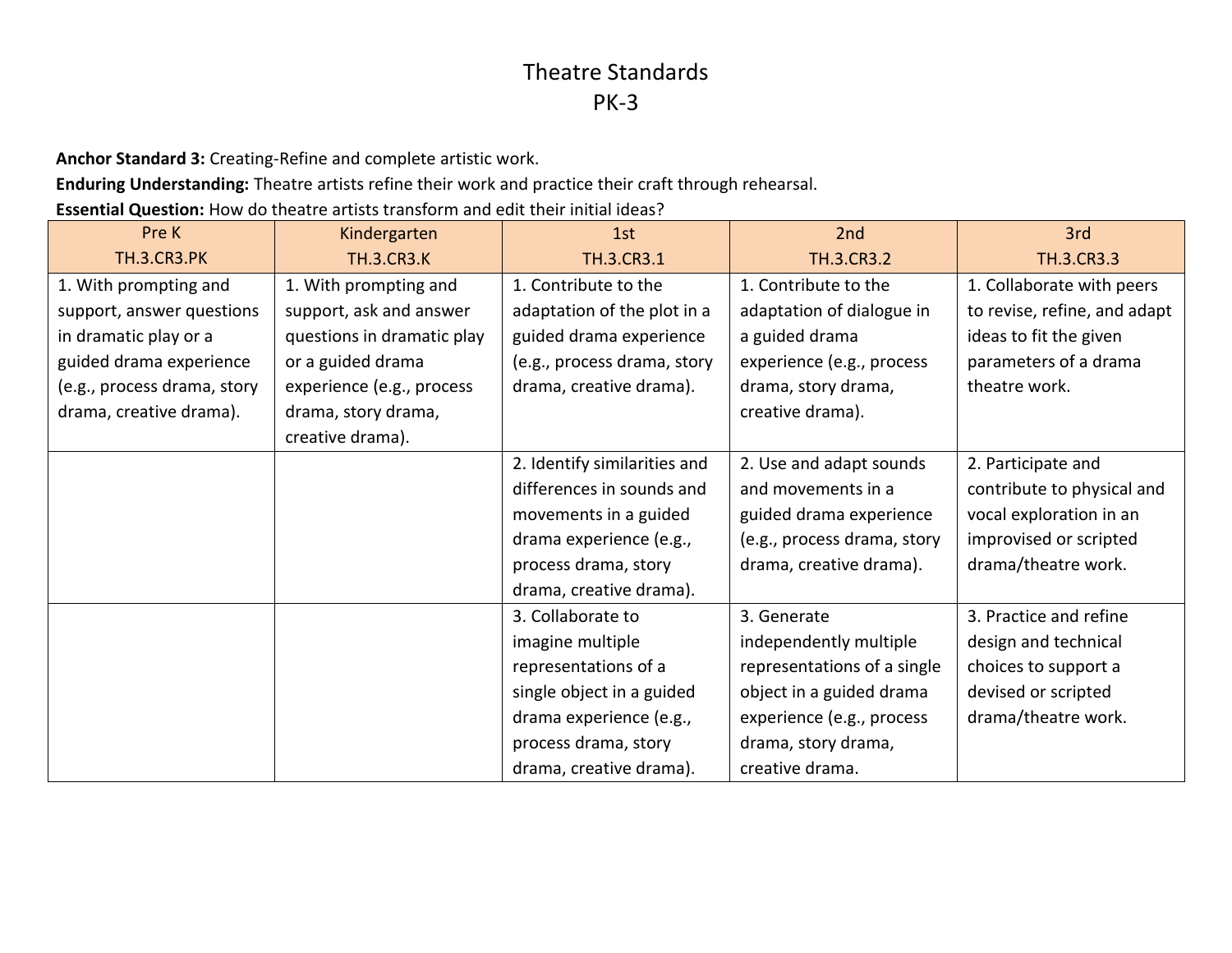**Anchor Standard 4:** Performing-Select, analyze, and interpret artistic work for presentation. **Enduring Understanding:** Theatre artists make strong choices to effectively convey meaning. **Essential Question:** Why are strong choices essential to interpreting a drama or theatre piece?

| Pre K                     | Kindergarten              | 1st                         | 2nd                        | 3rd                      |
|---------------------------|---------------------------|-----------------------------|----------------------------|--------------------------|
| <b>Th.4.PR1.PK</b>        | <b>Th.4.PR1.K</b>         | Th.4.PR1.1                  | Th.4.PR1.2                 | Th.4.PR1.3               |
| 1. With prompting and     | 1. With prompting and     | 1. Describe a story's       | 1. Interpret story         | 1. Apply the elements of |
| support, identify         | support, identify         | character actions and       | elements in a guided       | dramatic structure to a  |
| characters in dramatic    | characters and setting in | dialogue in a guided        | drama experience (e.g.,    | story and create a       |
| play or a guided drama    | dramatic play or a guided | drama experience (e.g.,     | process drama, story       | drama/theatre work.      |
| experience (e.g., process | drama experience (e.g.,   | process drama, story        | drama, creative drama).    |                          |
| drama, story drama,       | process drama, story      | drama, creative drama).     |                            |                          |
| creative drama).          | drama, creative drama).   |                             |                            |                          |
|                           |                           | 2. Use body, face,          | 2. Alter voice and body to | 2. Investigate how       |
|                           |                           | gestures, and voice to      | expand and articulate      | movement and voice are   |
|                           |                           | communicate character       | nuances of a character in  | incorporated into        |
|                           |                           | traits and emotions in a    | a guided drama             | drama/theatre work.      |
|                           |                           | guided drama experience     | experience (e.g., process  |                          |
|                           |                           | (e.g., process drama, story | drama, story drama,        |                          |
|                           |                           | drama, creative drama).     | creative drama).           |                          |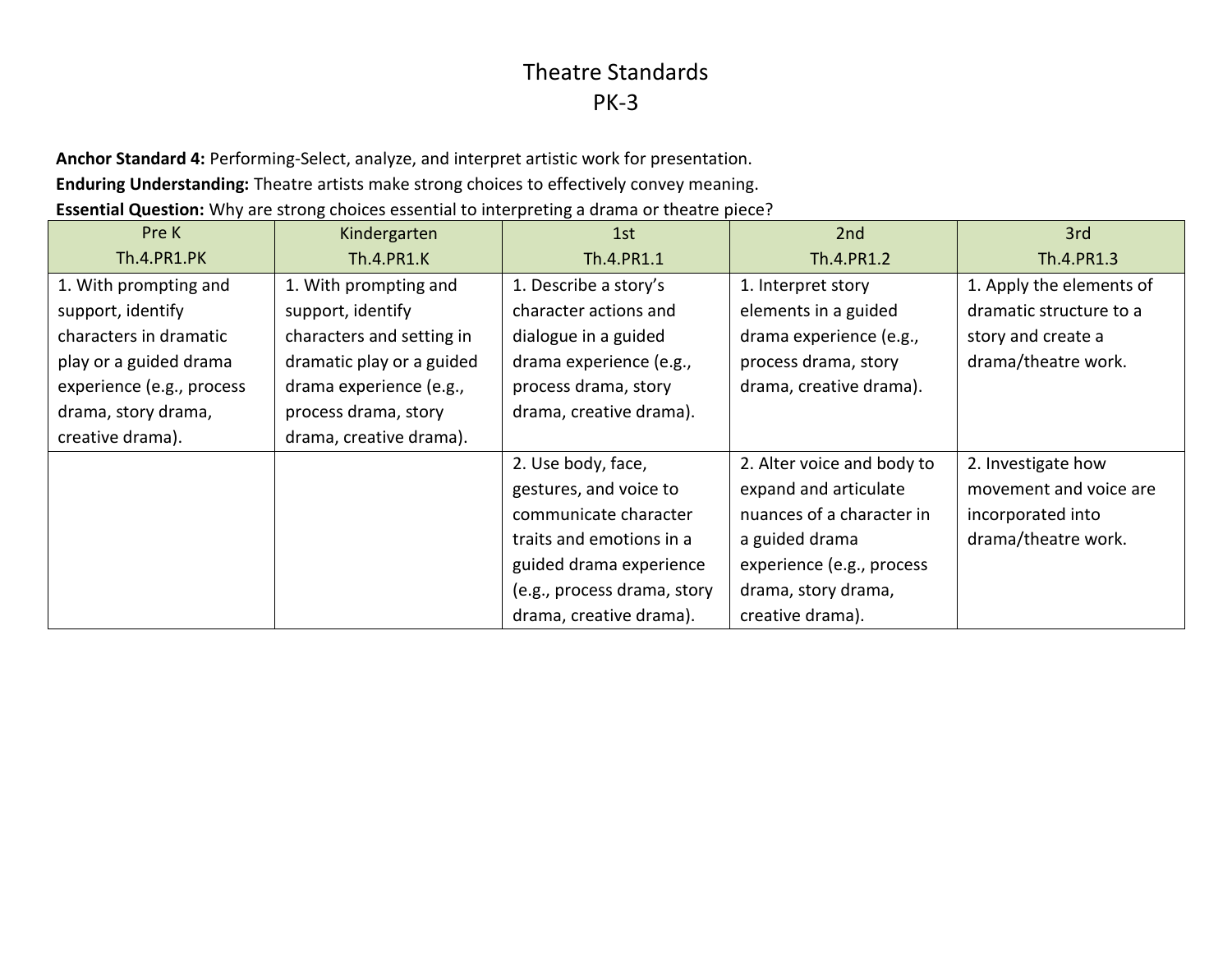**Anchor Standard 5:** Performing-Develop and refine artistic techniques and work for presentation.

**Enduring Understanding:** Theatre artists develop personal processes and skills for a performance or design.

**Essential Question:** What can I do to fully prepare a performance or technical design?

| Pre K                     | Kindergarten               | 1st                         | 2 <sub>nd</sub>           | 3rd                         |
|---------------------------|----------------------------|-----------------------------|---------------------------|-----------------------------|
| <b>Th.5.PR2.PK</b>        | Th.5.PR2.K                 | Th.5.PR2.1                  | Th.5.PR2.2                | Th.5.PR2.3                  |
| 1. With prompting and     | 1. With prompting and      | 1. With prompting and       | 1. Demonstrate the        | 1. Participate in a variety |
| support, contribute       | support, understand that   | support, identify and       | relationship between and  | of physical, vocal, and     |
| through gestures and      | voice and sound are        | understand that physical    | among body, voice, and    | cognitive exercises that    |
| words to dramatic play or | fundamental to dramatic    | movement is fundamental     | mind in a guided drama    | can be used in a group      |
| a guided drama            | play and guided drama      | to guided drama             | experience (e.g., process | setting for drama/theatre   |
| experience (e.g., process | experiences (e.g., process | experiences (e.g., process  | drama, story drama,       | work.                       |
| drama, story drama,       | drama, story drama,        | drama, story drama,         | creative drama).          |                             |
| creative drama).          | creative drama).           | creative drama).            |                           |                             |
| 2. With prompting and     | 2. With prompting and      | 2. With prompting and       | 2. Explore technical      | 2. Identify the basic       |
| support, explore and      | support, explore and       | support, identify technical | elements in a guided      | technical elements that     |
| experiment with various   | experiment with various    | elements that can be used   | drama experience (e.g.,   | can be used in              |
| technical elements in     | technical elements in      | in a guided drama           | process drama, story      | drama/theatre work.         |
| dramatic play or a guided | dramatic play or a guided  | experience (e.g., process   | drama, creative drama).   |                             |
| drama experience (e.g.,   | drama experience (e.g.,    | drama, story drama,         |                           |                             |
| process drama, story      | process drama, story       | creative drama).            |                           |                             |
| drama, creative drama).   | drama, creative drama).    |                             |                           |                             |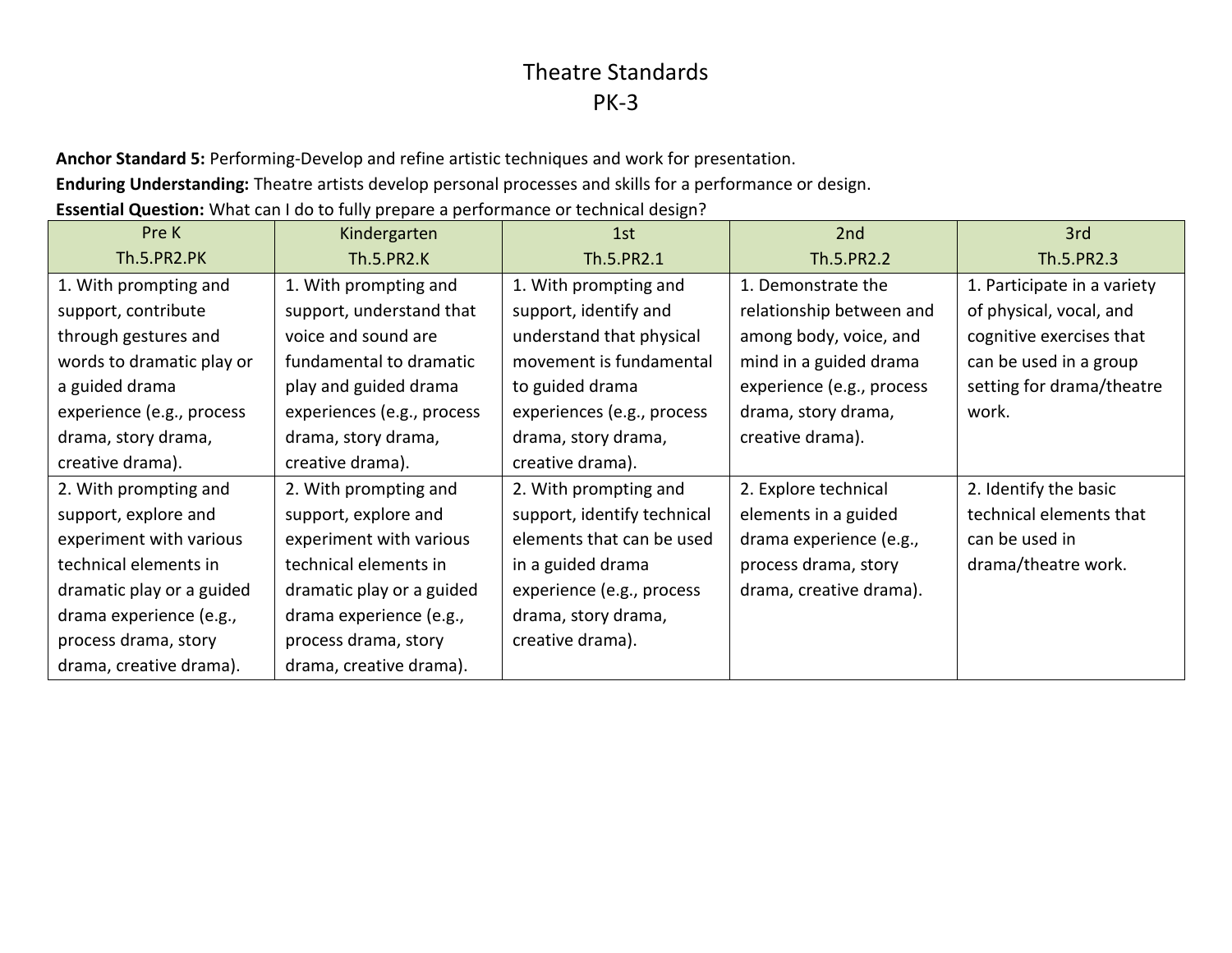**Anchor Standard 6:** Performing-Develop and refine artistic techniques and work for presentation.

**Enduring Understanding:** Theatre artists share and present stories, ideas, and envisioned worlds to explore the human experience.

**Essential Question:** What happens when theatre artists and audiences share a creative experience?

| Pre K                     | Kindergarten                | 1st                       | 2 <sub>nd</sub>             | 3rd                        |
|---------------------------|-----------------------------|---------------------------|-----------------------------|----------------------------|
| <b>TH.6.PR3.PK</b>        | <b>TH.6.PR3.K</b>           | TH.6.PR3.1                | TH.6.PR3.2                  | TH.6.PR3.3                 |
| 1. With prompting and     | 1. With prompting and       | 1. With prompting and     | 1. Contribute to group      | 1. Practice drama/theatre  |
| support, engage in        | support, use voice and      | support, use movement     | guided drama experiences    | work and share reflections |
| dramatic play or a guided | sound in dramatic play or a | and gestures to           | (e.g., process drama, story | individually and in small  |
| drama experience (e.g.,   | guided drama experience     | communicate emotions in   | drama, creative drama)      | groups.                    |
| process drama, story      | (e.g., process drama, story | a guided drama            | and informally share with   |                            |
| drama, creative drama).   | drama, creative drama).     | experience (e.g., process | peers.                      |                            |
|                           |                             | drama, story drama,       |                             |                            |
|                           |                             | creative drama).          |                             |                            |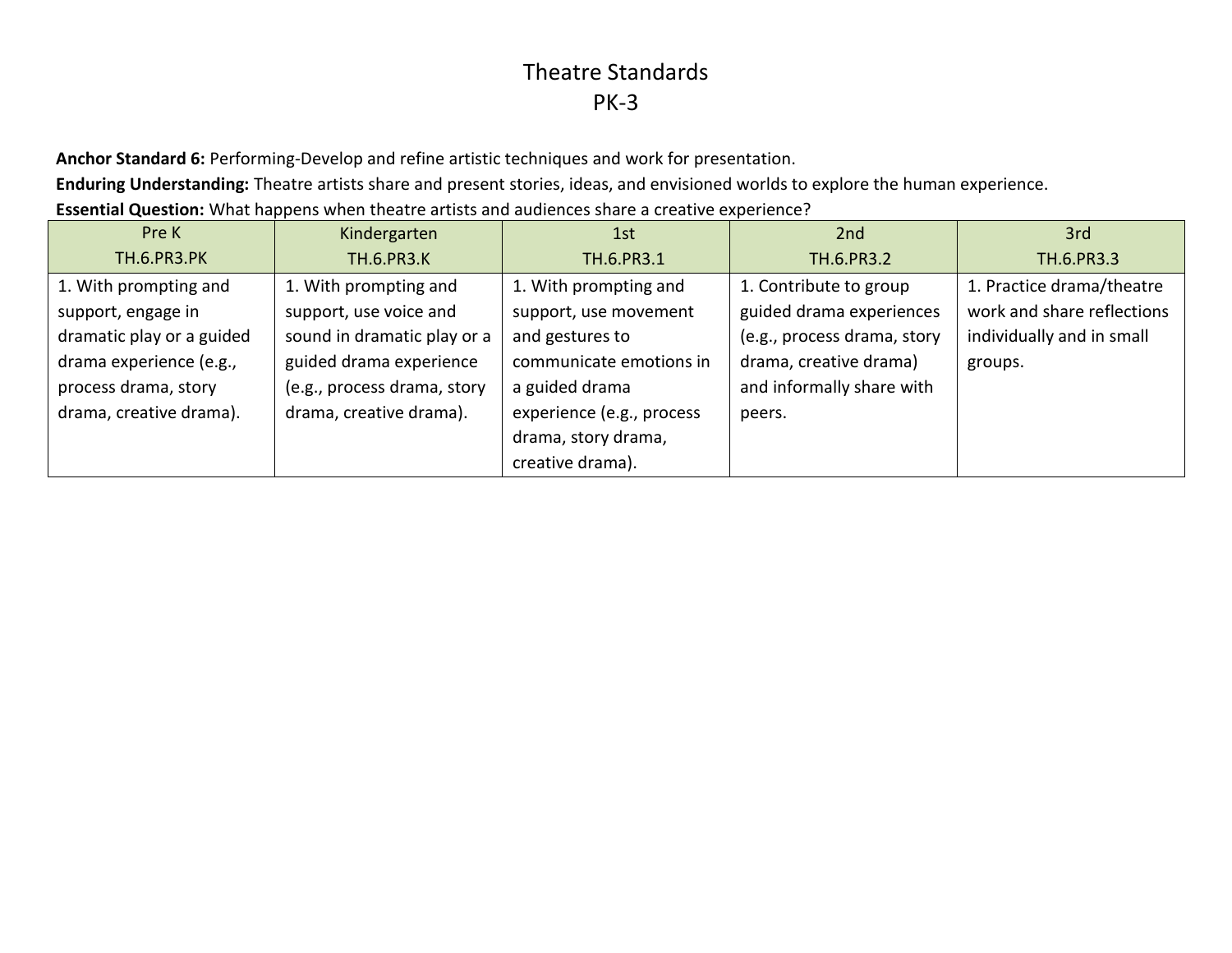**Anchor Standard 7:** Responding-Perceive and analyze artistic work.

**Enduring Understanding:** Theatre artists reflect to understand the impact of drama processes and theatre experiences.

**Essential Question:** How do theatre artists comprehend the essence of drama processes and theatre experiences?

| Pre K                     | Kindergarten                | 1st                         | 2nd                         | 3rd                        |
|---------------------------|-----------------------------|-----------------------------|-----------------------------|----------------------------|
| <b>TH.7.RE1.PK</b>        | <b>TH.7.RE1.K</b>           | TH.7.RE1.1                  | TH.7.RE1.2                  | TH.7.RE1.3                 |
| 1. With prompting and     | 1. With prompting and       | 1. Recall choices made in a | 1. Recognize when artistic  | 1. Understand why artistic |
| support, recall an        | support, express an         | guided drama experience     | choices are made in a       | choices are made in a      |
| emotional response in     | emotional response to       | (e.g., process drama, story | guided drama experience     | drama/theatre work.        |
| dramatic play or a guided | characters in dramatic play | drama, creative drama).     | (e.g., process drama, story |                            |
| drama experience (e.g.,   | or a guided drama           |                             | drama, creative drama).     |                            |
| process drama, story      | experience (e.g., process   |                             |                             |                            |
| drama, creative drama).   | drama, story drama,         |                             |                             |                            |
|                           | creative drama).            |                             |                             |                            |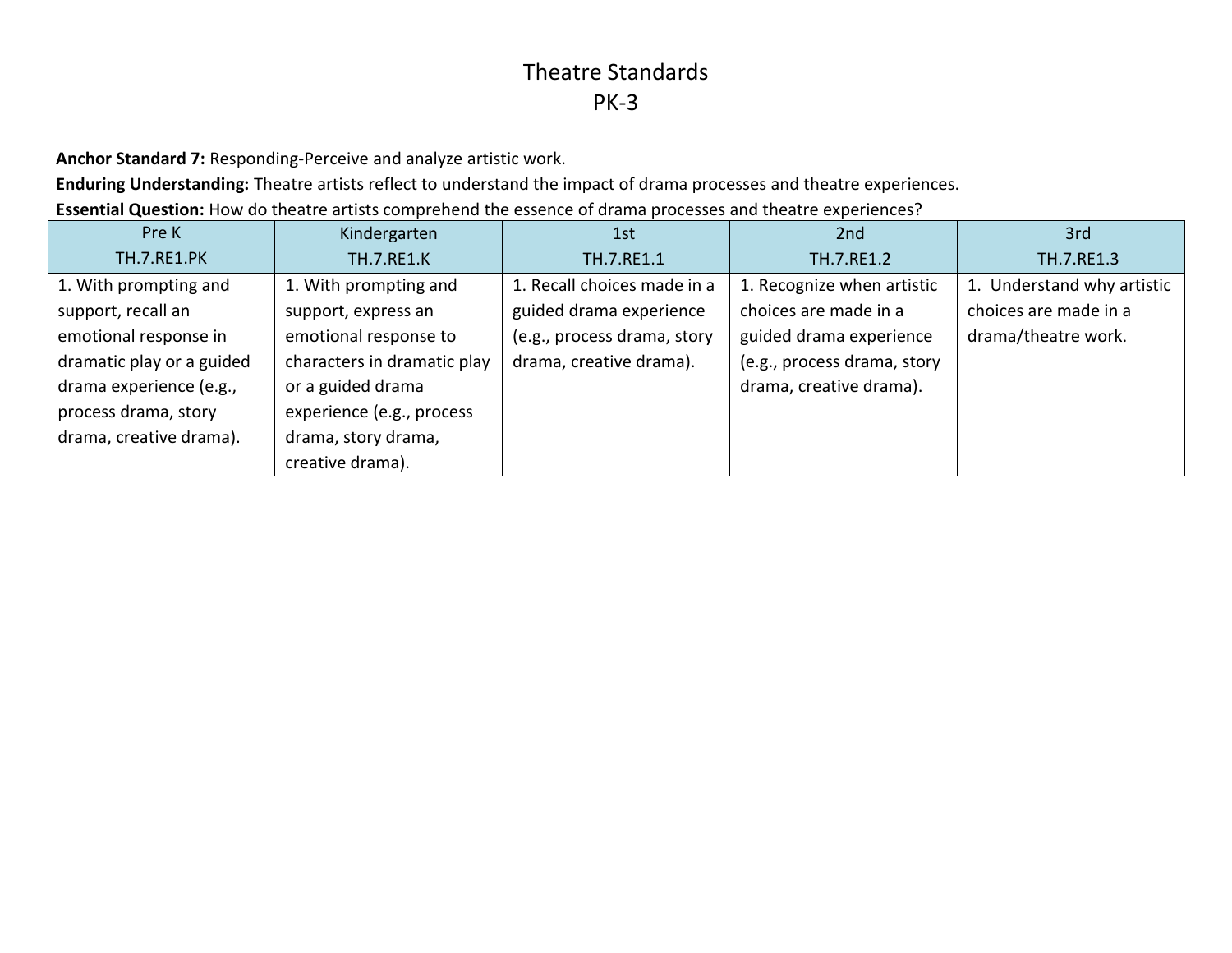**Anchor Standard 8:** Responding-Interpret intent and meaning in artistic work.

**Enduring Understanding:** Theatre artists' interpretations of drama/theatre work are influenced by personal experiences and aesthetics. **Essential Question:** How can the same work of art communicate different messages to different people?

| Pre K                     | Kindergarten              | 1st                         | 2nd                        | 3rd                         |
|---------------------------|---------------------------|-----------------------------|----------------------------|-----------------------------|
| <b>TH.8.RE2.PK</b>        | <b>TH.8.RE2.K</b>         | TH.8.RE2.1                  | TH.8.RE2.2                 | TH.8.RE2.3                  |
| 1. With prompting and     | 1. With prompting and     | 1. Explain preferences and  | 1. Explain how personal    | 1. Consider multiple        |
| support, explore          | support, identify         | emotions in a guided        | preferences and emotions   | personal experiences when   |
| preferences in dramatic   | preferences in dramatic   | drama experience (e.g.,     | affect an observer's       | participating in or         |
| play, guided drama        | play, a guided drama      | process drama, story        | response in a guided       | observing a drama/theatre   |
| experience (e.g., process | experience (e.g., process | drama, creative drama), or  | drama experience (e.g.,    | work.                       |
| drama, story drama,       | drama, story drama,       | age-appropriate theatre     | process drama, story       |                             |
| creative drama), or age-  | creative drama), or age-  | performance.                | drama, creative drama), or |                             |
| appropriate theatre       | appropriate theatre       |                             | age-appropriate theatre    |                             |
| performance.              | performance.              |                             | performance.               |                             |
| 2. With prompting and     | 2. With prompting and     | 2. Identify causes of       | 2. Identify causes and     | 2. Consider multiple ways   |
| support, name and         | support, name and         | character actions in a      | consequences of character  | to develop a character      |
| describe characters in    | describe settings in      | guided drama experience     | actions in a guided drama  | using physical              |
| dramatic play or a guided | dramatic play or a guided | (e.g., process drama, story | experience (e.g., process  | characteristics and prop or |
| drama experience (e.g.,   | drama experience (e.g.,   | drama, or creative drama).  | drama, story drama, or     | costume design choices      |
| process drama, story      | process drama, story      |                             | creative drama).           | that reflect cultural       |
| drama, creative drama).   | drama, creative drama).   |                             |                            | perspectives in             |
|                           |                           |                             |                            | drama/theatre work.         |
|                           |                           | 3. Explain or use text and  | 3. Explain or use text and | 3. Examine how              |
|                           |                           | pictures to describe how    | pictures to describe how   | connections are made        |
|                           |                           | personal emotions and       | others' emotions and       | between oneself and a       |
|                           |                           | choices compare to the      | choices may compare to     | character's emotions in     |
|                           |                           | emotions and choices of     | the emotions and choices   | drama/theatre work.         |
|                           |                           | characters in a guided      | of characters in a guided  |                             |
|                           |                           | drama experience (e.g.,     | drama experience (e.g.,    |                             |
|                           |                           | process drama, story        | process drama, story       |                             |
|                           |                           | drama, creative drama).     | drama, creative drama).    |                             |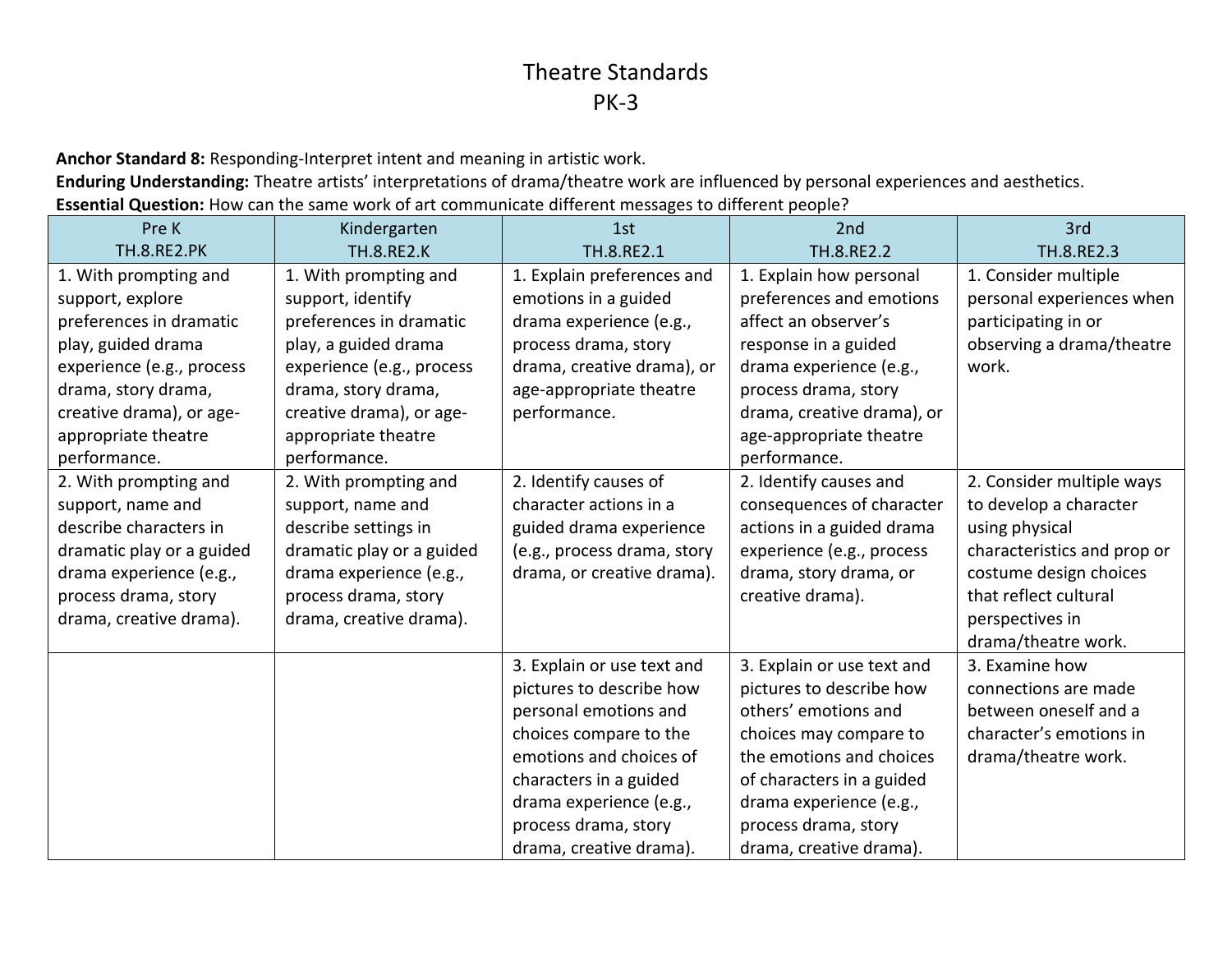**Anchor Standard 9:** Responding-Apply criteria to evaluate artistic work.

**Enduring Understanding:** Theatre artists apply criteria to investigate, explore, and assess drama and theatre work.

**Essential Question:** How are the theatre artist's processes and the audience's perspectives impacted by analysis and synthesis?

| Pre K                       | Kindergarten              | 1st                          | 2nd                         | 3rd                        |
|-----------------------------|---------------------------|------------------------------|-----------------------------|----------------------------|
| <b>TH.9.RE3.PK</b>          | <b>TH.9.RE3.K</b>         | TH.9.RE3.1                   | TH.9.RE3.2                  | TH.9.RE3.3                 |
| 1. With prompting and       | 1. With prompting and     | 1. Build on others' ideas in | 1. Collaborate on a scene   | 1. Understand how and      |
| support, actively engage in | support, actively engage  | a guided drama               | in a guided drama           | why groups evaluate        |
| dramatic play or a guided   | with others in dramatic   | experience (e.g., process    | experience (e.g., process   | drama/theatre work.        |
| drama experience (e.g.,     | play or a guided drama    | drama, story drama,          | drama, story drama,         |                            |
| process drama, story        | experience (e.g., process | creative drama).             | creative drama).            |                            |
| drama, creative drama).     | drama, story drama,       |                              |                             |                            |
|                             | creative drama).          |                              |                             |                            |
|                             |                           | 2. Identify props and        | 2. Use a prop or costume in | 2. Consider and analyze    |
|                             |                           | costumes that might be       | a guided drama experience   | technical elements from    |
|                             |                           | used in a guided drama       | (e.g., process drama, story | multiple drama/theatre     |
|                             |                           | experience (e.g., process    | drama, creative drama) to   | works.                     |
|                             |                           | drama, story drama,          | describe characters,        |                            |
|                             |                           | creative drama).             | settings, or events.        |                            |
|                             |                           | 3. Compare and contrast      | 3. Describe how characters  | 3. Evaluate and analyze    |
|                             |                           | the experiences of           | respond to challenges in a  | problems and situations in |
|                             |                           | characters in a guided       | guided drama experience     | a drama/theatre work       |
|                             |                           | drama experience (e.g.,      | (e.g., process drama, story | from an audience           |
|                             |                           | process drama, story         | drama, creative drama).     | perspective.               |
|                             |                           | drama, creative drama).      |                             |                            |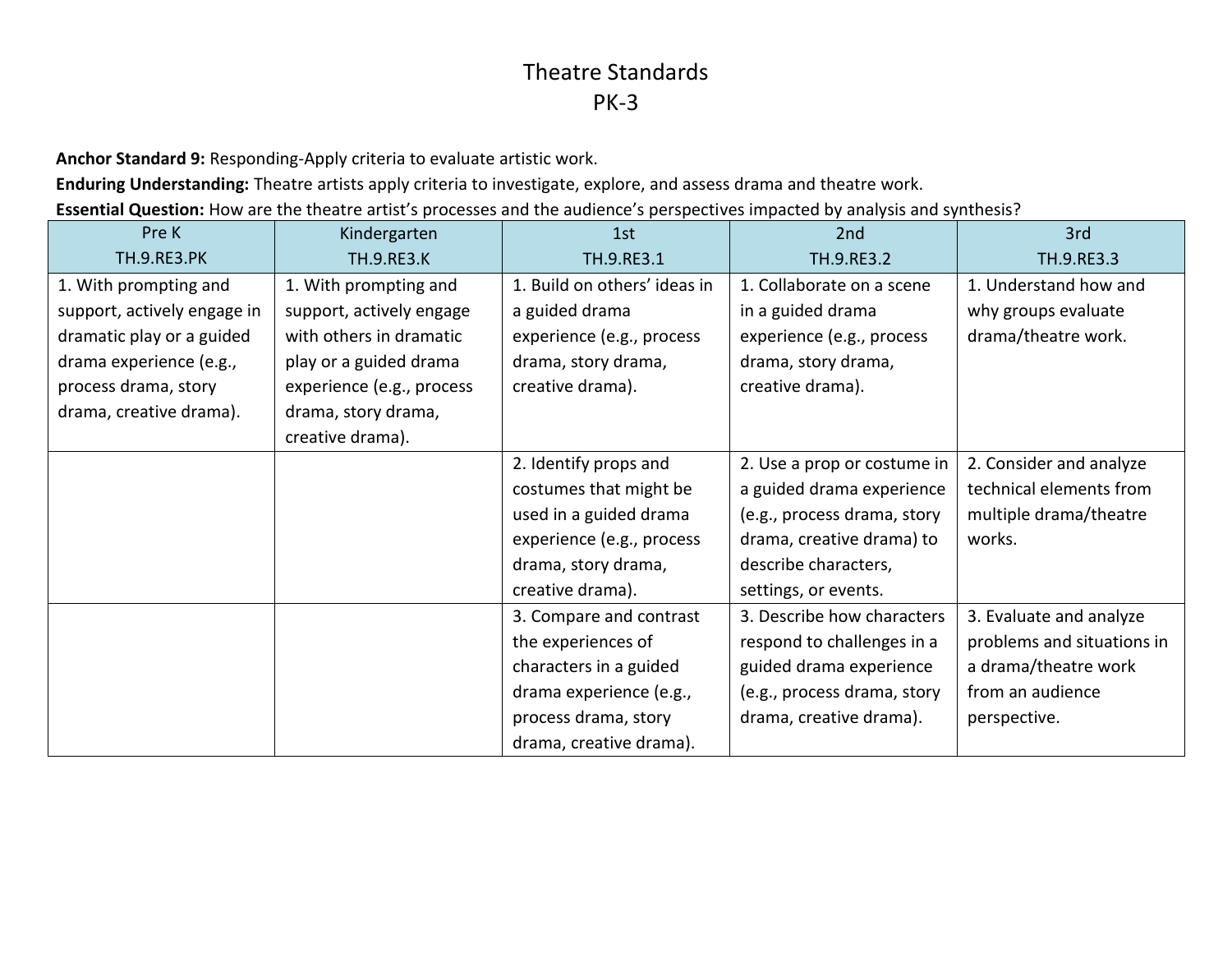**Anchor Standard 10:** Connecting-Synthesize and relate knowledge and personal experiences to make art.

**Enduring Understanding:** Theatre artists allow awareness of interrelationships between self and others to influence and inform their work. **Essential Question:** What happens when theatre artists foster understanding between self and others through critical awareness, social responsibility, and the exploration of empathy?

| Pre K                     | Kindergarten              | 1st                       | 2 <sub>nd</sub>         | 3rd                      |
|---------------------------|---------------------------|---------------------------|-------------------------|--------------------------|
| TH.10.CO1.PK              | TH.10.CO1.K               | TH.10.CO1.1               | TH.10.CO1.2             | TH.10.CO1.3              |
| 1. With prompting and     | 1. With prompting and     | 1. Identify character     | 1. Relate character     | 1. Use personal          |
| support, identify         | support, identify         | emotions in a guided      | experiences to personal | experiences and          |
| similarities between a    | similarities between      | drama experience (e.g.,   | experiences in a guided | knowledge to make        |
| story and personal        | characters and oneself in | process drama, story      | drama experience (e.g., | connections to community |
| experience in dramatic    | dramatic play or a guided | drama, creative drama)    | process drama, story    | and culture in a         |
| play or a guided drama    | drama experience (e.g.,   | and relate it to personal | drama, creative drama). | drama/theatre work.      |
| experience (e.g., process | process drama, story      | experience.               |                         |                          |
| drama, story drama,       | drama, creative drama).   |                           |                         |                          |
| creative drama).          |                           |                           |                         |                          |